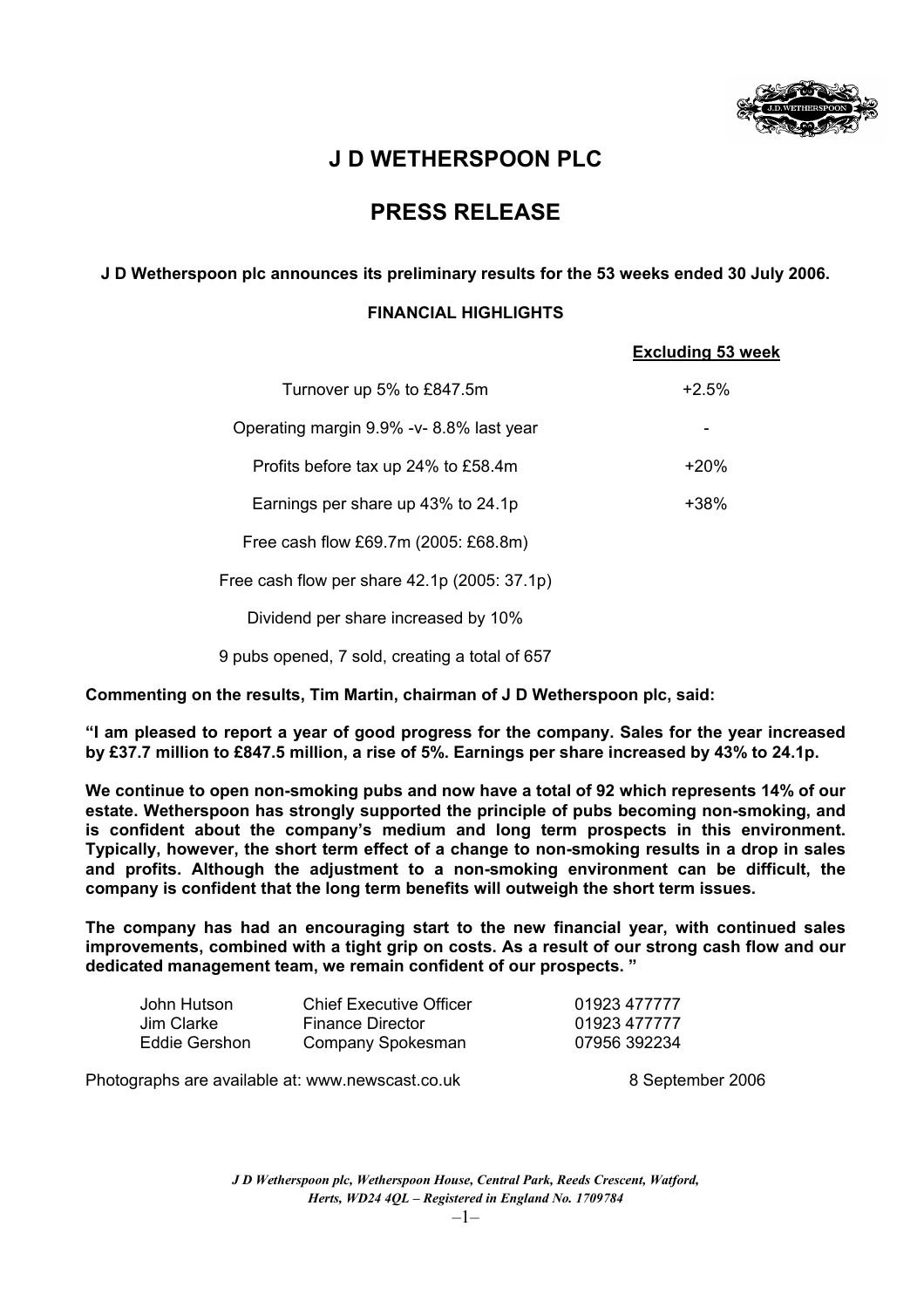

### **2006 CHAIRMAN'S STATEMENT AND OPERATING REVIEW**

I am pleased to report a year of good progress for the company. Sales for the year increased by £37.7 million to £847.5 million, a rise of 5% (+2.5%)\*. Helped by good cost control, operating margins were 9.9%, compared with 8.8% in the previous year. Operating profit increased by 17% (+14%)\* to £83.6 million, and profit before tax by 24% (+20%)\* to £58.4 million. Earnings per share increased by 43% (+38%)\* to 24.1p.

#### *\*Excluding 53rd week*

 *All increases are based on 2005 results before exceptional items.* 

Net interest was covered 3.3 times (2005: 2.9 times) by operating profit. Free cash flow, after payments of tax, interest, share purchases under the company's share plans and capital investment of £20.8 million in existing pubs, increased by 1% to £69.7 million, resulting in free cash flow per share of 42.1p (2005: 37.1p).

We opened 9 pubs during the year, compared with 13 in the previous year. The total number of pubs now operated by the company is 657. Average sales per pub increased by 3% in the year under review, with like-for-like sales increasing by 2%. We intend to open about 15 pubs in the current year.

### **Dividends**

The board proposes, subject to shareholders' consent, to pay a final dividend of 3.1p per share on 24 November 2006 to those shareholders on the register on 27 October 2006, bringing the total dividend for the year to 4.7p per share, a 10% increase on the previous year.

#### **Finance**

The company had £116.6 million (2005: £53.1 million) of unutilised banking facilities and cash balances as at the balance sheet date, with total facilities of £472.2 million (2005: £387.2 million). The year's capital expenditure on new pub developments was more than covered by free cash flow. In the current financial year, any cash surplus the company generates, after capital expenditure and dividends, will be available for debt reduction, share buybacks or a combination of both.

### **Return of capital**

During the year, 21,560,000 shares (representing approximately 12% of the issued share capital) were purchased by the company for cancellation, at a cost of £78.7 million, representing an average cost per share of 365p.

### **Further Progress**

The company continues to try and make improvements in every area of the business. In the 2006 Good Beer Guide published by CAMRA, 120 of the company's pubs received nominations - a greater number, we believe, than any other pub company.

The company has also made strenuous efforts in recent years to enhance its reputation as a 'responsible' retailer and in 2006 we were named 'Responsible Drinks Retailer of the Year', by the trade publication the Morning Advertiser. Wetherspoon is the only substantial pub company which does not, for example, offer a discount for double measures of spirits; does not permit 2 for 1, or similar offers; and offers food from 9am to 10pm every day.

In the area of training, Wetherspoon continues to lead the way in the UK pub industry. We have been nominated in several categories for the upcoming Institute of Innkeeping awards and 38 of our employees have recently graduated with a diploma in Leisure Retail Management from Nottingham Trent University. As well as concentrating on high standards of training, the Wetherspoon incentive system for pub employees spent £13 million in bonuses in the year under review, and purchased £3.5 million of our own shares for employees under our employee share plan scheme.

Wetherspoon is aware of its responsibilities to the environment and was one of 3 finalists in the National Recycling Awards for 2005. During the year we recycled 2,300 tonnes of cardboard, 1,420 tonnes of cooking oil, 230 tonnes of paper, 70 tonnes of plastic and 27 tonnes of aluminium.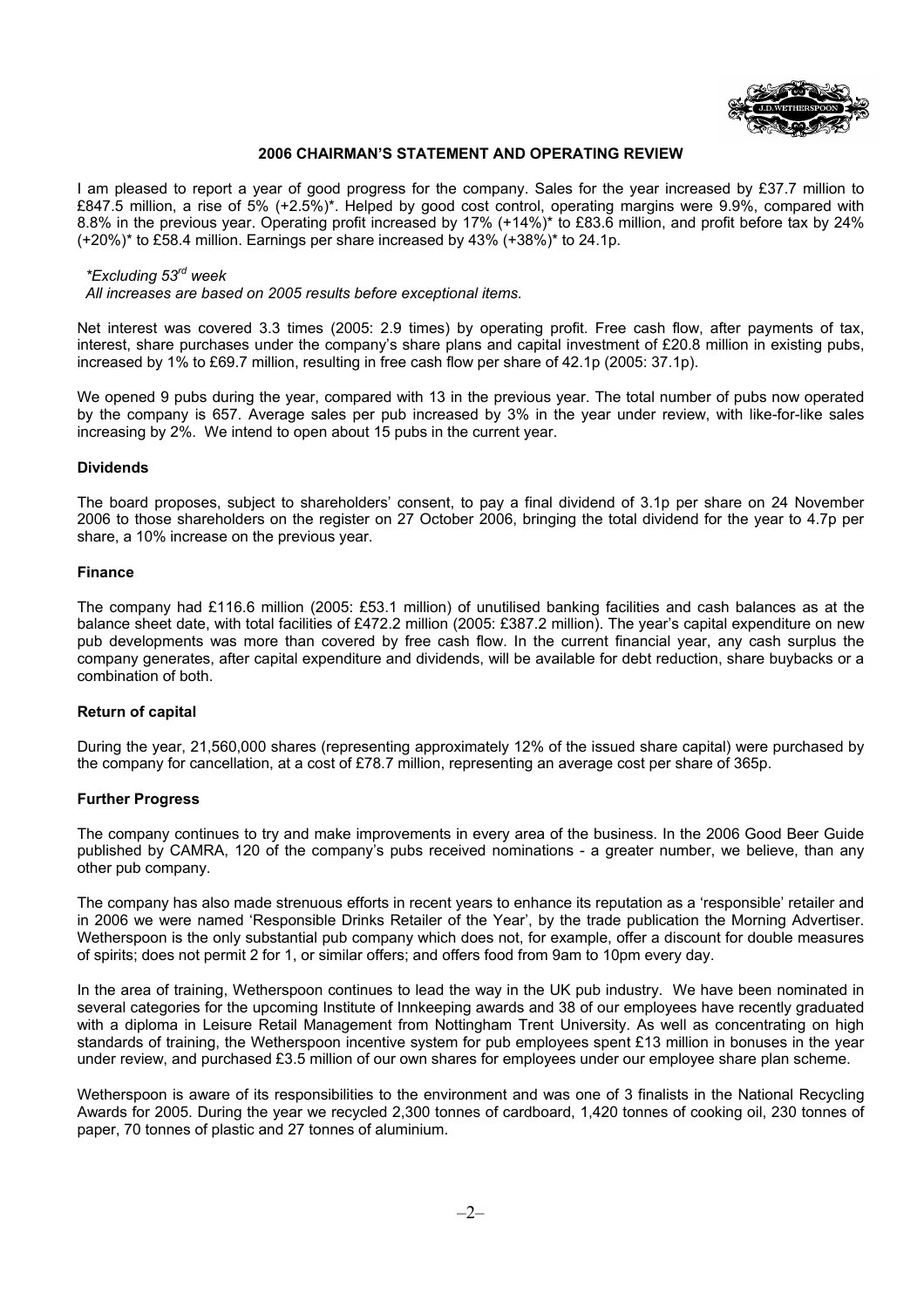

We have also been keen to promote the sales of non-alcoholic drinks in our pubs. A major push on coffee in the last 18 months means that our UK coffee sales now approximately match those of Caffé Nero in volume and are about a quarter of Starbucks. We believe that we now have approximately 6 per cent of the UK 'chain' coffee market. In a similar area, Wetherspoon has pioneered the availability of breakfasts across all our pubs and we now sell approximately 200,000 breakfasts per week.

### **Non-smoking**

We continue to open non-smoking pubs and now have a total of 92 which represents 14% of our estate. Wetherspoon has strongly supported the principle of pubs becoming non-smoking, and is confident about the company's medium and long term prospects in this environment. Typically, however, the short term effect of a change to non-smoking results in a drop in sales and profits.

We converted 17 pubs in England and Wales to non-smoking in the first half of the period under review and their sales declined by 6.5% (on a like-for-like basis) in the second half of the year. In the remainder of our non-smoking pubs in England and Wales, a like-for-like picture is difficult to quantify, as pubs were converted to non-smoking at different times during the previous 6 months. Overall, we believe that sales started to improve in those pubs after the initial 12 months but remain below the levels of 2 years ago and represents a mixed picture.

In our 39 pubs in Scotland, like for like sales over the last quarter (May – July 2006), declined by 0.3%, and pub operating profits, before head office costs, declined by 11%.

Although the adjustment to a non-smoking environment can be difficult, the company is confident that the long term benefits will outweigh the short term issues.

### **Board changes**

Suzanne Baker resigned from the board on 20 December 2005 after 13 years at the company and we would like to thank her very much for her efforts.

The company would like to welcome Debra van Gene who was appointed a non-executive director on 1 March 2006.

### **People**

I would like once again to thank our employees, partners and suppliers for their excellent work in the last year.

### **International financial reporting standards (IFRS)**

These accounts are the first accounts prepared under International Financial Reporting Standards (IFRS). This has involved restating the previous year and has significantly changed the layout of the financial accounts. A separate press release was issued in January 2006 restating the previous year's results under IFRS.

#### **Current trading and outlook**

The company has had an encouraging start to the new financial year, with continued sales improvements, combined with a tight grip on costs.

We continue with our efforts to improve the business and have, for example, recently introduced an enhanced range of bottled beers, wines and spirits and are about to introduce an upgraded menu. We continue to invest in our pubs, with plans to spend around  $£15m$  on a new cooling system for draught beers designed to produce lower temperatures of dispense than are currently achieved by any major pub company.

In addition, we continue to invest heavily in repairs and improvements to our pubs and in head office and pub IT systems. The concentration on both investment and improvement in the business will help to put the company in a strong position for the smoking ban in England, Wales and Northern Ireland expected in the course of the next year.

As a result of our strong cash flow and our dedicated management team, we remain confident of our prospects.

### **Tim Martin**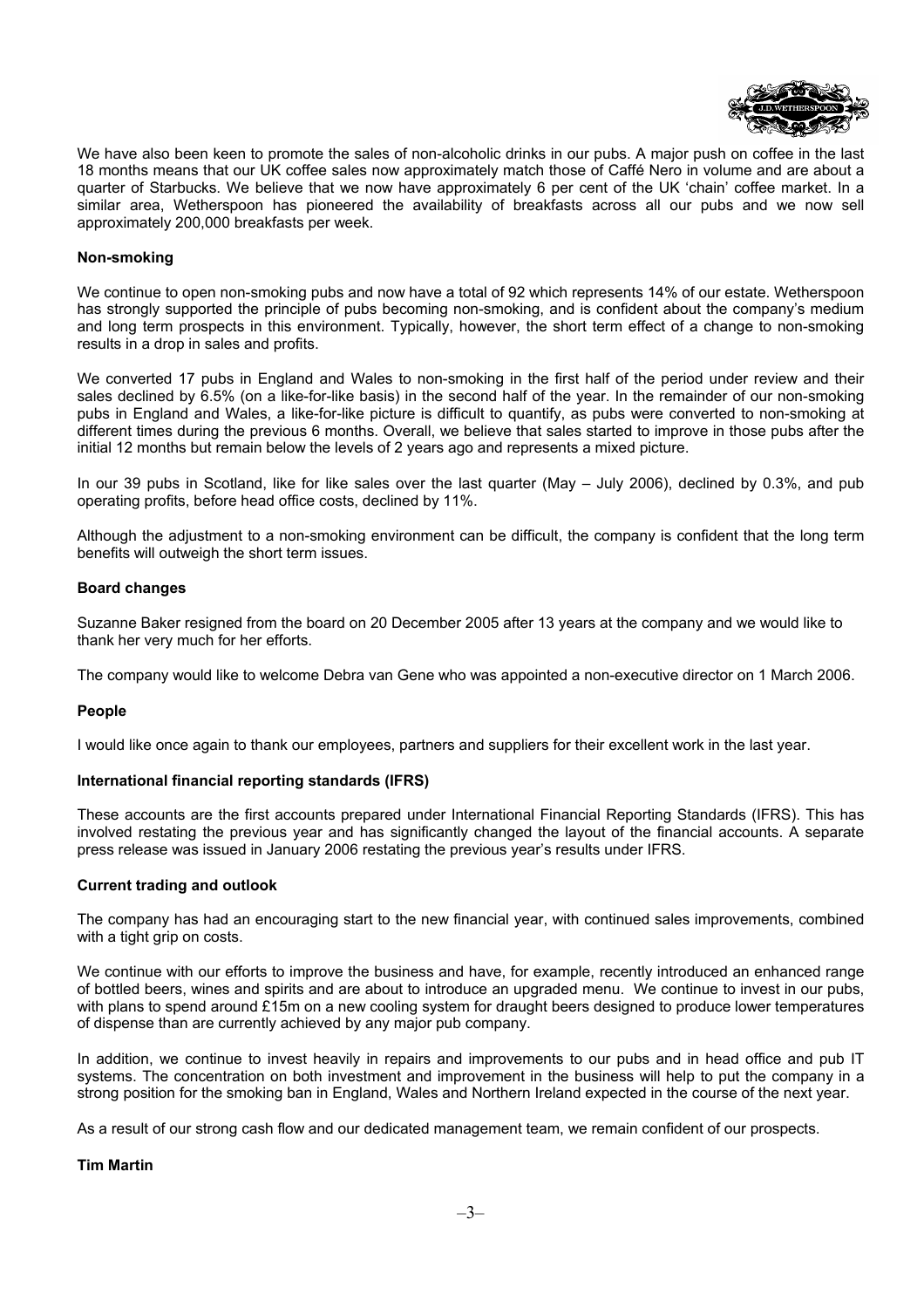

Chairman 8 September 2006

### **Income Statement** *for the 53 weeks ended 30 July 2006*

|                                                         | <b>Notes</b> | 53 weeks<br>ended<br>30 July 2006 | 52 weeks<br>ended<br>24 July 2005 | 52 weeks<br>ended<br>24 July 2005 | 52 weeks<br>ended<br>24 July 2005 |
|---------------------------------------------------------|--------------|-----------------------------------|-----------------------------------|-----------------------------------|-----------------------------------|
|                                                         |              |                                   | <b>Before</b>                     |                                   | After                             |
|                                                         |              |                                   | exceptional                       | Exceptional                       | exceptional                       |
|                                                         |              | Total                             | items                             | items                             | items                             |
|                                                         |              | £000                              | £000                              | £000                              | £000                              |
| <b>Revenue</b>                                          |              | 847,516                           | 809,861                           |                                   | 809,861                           |
| Operating costs                                         |              | (763,900)                         | (738,355)                         | (7, 380)                          | (745, 735)                        |
| <b>Operating profit</b>                                 |              | 83,616                            | 71,506                            | (7,380)                           | 64,126                            |
| Net finance costs                                       | $\mathbf{2}$ | (25,228)                          | (24, 329)                         |                                   | (24, 329)                         |
| <b>Profit on ordinary activities</b><br>before taxation |              | 58,388                            | 47,177                            | (7, 380)                          | 39,797                            |
| Tax expense                                             | 3            | (18, 487)                         | (15, 787)                         | 1,920                             | (13, 867)                         |
| Profit for the year                                     |              | 39,901                            | 31,390                            | (5,460)                           | 25,930                            |
|                                                         |              |                                   |                                   |                                   |                                   |

| Earnings per share (pence)       |      |      |      |
|----------------------------------|------|------|------|
| Earnings per ordinary share      | 24.1 | 16.9 | 14.0 |
| Fully diluted earnings per share | 24.0 | 16.9 | 14.0 |

All activities relate to continuing operations.

### **Statement of recognised income and expense** *for the 53 weeks ended 30 July 2006*

|                                                                                 | 53 weeks<br>ended<br>30 July 2006<br>£000 | 52 weeks<br>ended<br>24 July 2005<br>£000 |
|---------------------------------------------------------------------------------|-------------------------------------------|-------------------------------------------|
| Cash flow hedges: gain taken to equity<br>Tax on items taken directly to equity | 4,871<br>(1, 462)                         |                                           |
| Net gain recognised directly in equity<br>Profit for the year                   | 3,409<br>39,901                           | 25,930                                    |
| Total recognised income for the year                                            | 43,310                                    | 25,930                                    |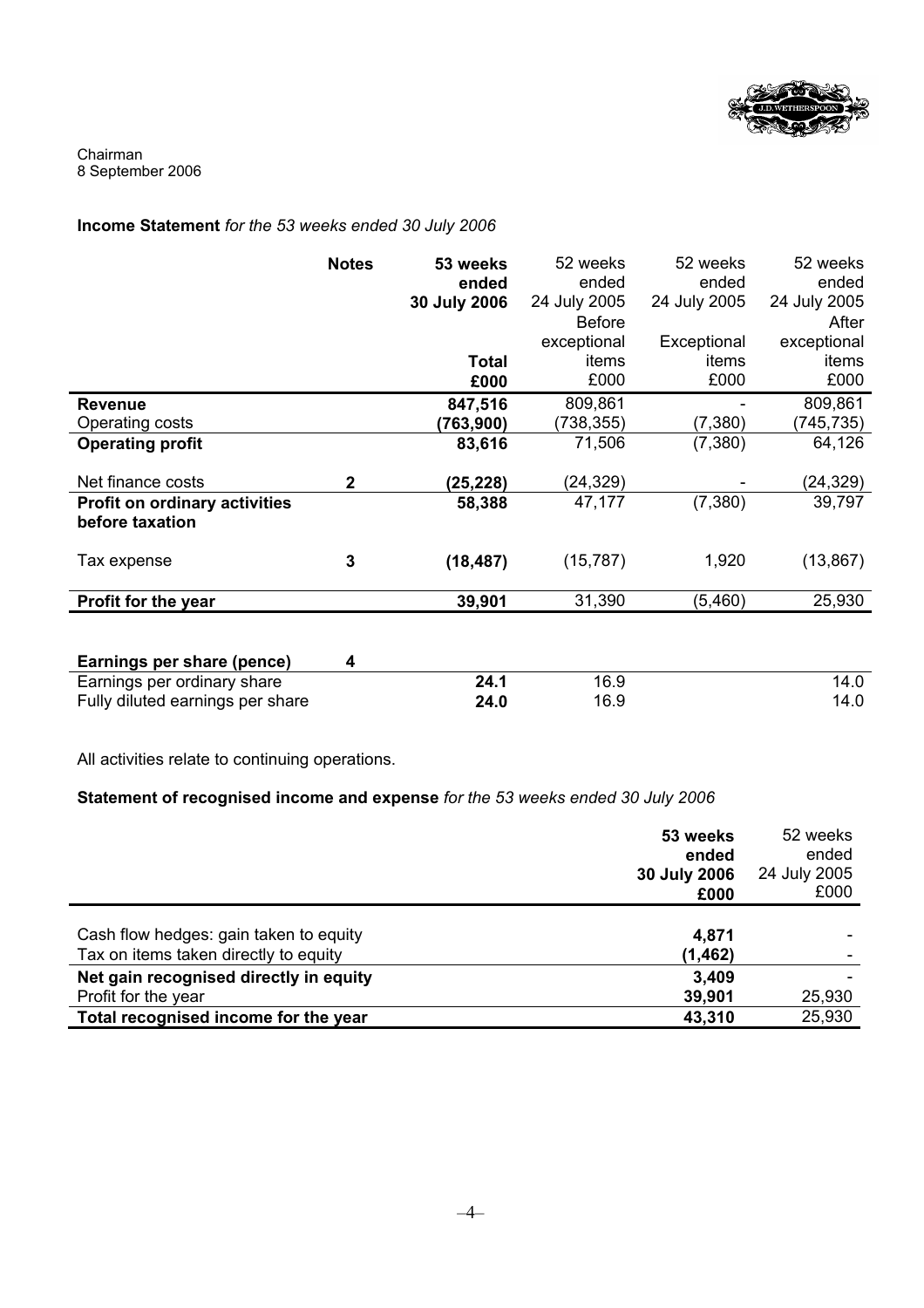

### **Cash flow statement** *for the 53 weeks ended 30 July 2006*

|                                                                                                                                     | <b>Notes</b> | 53 weeks<br>ended<br>30 July<br>2006<br>£000 | 53 weeks<br>ended<br>30 July<br>2006<br>£000 | 52 weeks<br>ended<br>24 July<br>2005<br>£000 | 52 weeks<br>ended<br>24 July<br>2005<br>£000 |
|-------------------------------------------------------------------------------------------------------------------------------------|--------------|----------------------------------------------|----------------------------------------------|----------------------------------------------|----------------------------------------------|
| Cash flows from operating activities                                                                                                |              |                                              |                                              |                                              |                                              |
| Cash generated from operations                                                                                                      | 5            | 133,366                                      | 133,366                                      | 123,460                                      | 123,460                                      |
| Interest received                                                                                                                   |              | 290                                          | 290                                          | 3,598                                        | 43                                           |
| Interest paid                                                                                                                       |              | (23, 441)                                    | (23, 441)                                    | (24, 108)                                    | (24, 108)                                    |
| Refinancing cost paid                                                                                                               |              | (1, 412)                                     | (1, 412)                                     |                                              |                                              |
| Corporation tax paid                                                                                                                |              | (14, 812)                                    | (14, 812)                                    | (12, 632)                                    | (12, 632)                                    |
| Purchase of own shares for Share Incentive<br>Plan                                                                                  |              | (3, 469)                                     | (3,469)                                      | (3,816)                                      | (3,816)                                      |
| Net cash inflow from operating activities                                                                                           |              | 90,522                                       | 90,522                                       | 86,502                                       | 82,947                                       |
| <b>Cash flows from investing activities</b><br>Purchase of property, plant and equipment<br>and intangible assets for existing pubs |              | (20, 810)                                    | (20, 810)                                    | (14, 173)                                    | (14, 173)                                    |
| Proceeds of sale of property, plant and<br>equipment                                                                                |              | 4,645                                        |                                              | 8,547                                        |                                              |
| Investment in new pubs and pub extensions                                                                                           |              | (16, 766)                                    |                                              | (24, 495)                                    |                                              |
| Net cash out flow from investing<br>activities                                                                                      |              | (32, 931)                                    |                                              | (30, 121)                                    |                                              |
| <b>Cash flows from financing activities</b>                                                                                         |              |                                              |                                              |                                              |                                              |
| Equity dividends paid                                                                                                               | 6            | (7, 367)                                     |                                              | (7, 520)                                     |                                              |
| Issue of ordinary shares                                                                                                            |              | 6,974                                        |                                              | 271                                          |                                              |
| Purchase of own shares                                                                                                              |              | (78, 683)                                    |                                              | (45, 718)                                    |                                              |
| Advances under bank loans                                                                                                           |              | 304,504                                      |                                              | 29,999                                       |                                              |
| Repayments under bank loans                                                                                                         |              | (280,000)                                    |                                              | (25,000)                                     |                                              |
| Net cash outflow from financing<br>activities                                                                                       |              | (54, 572)                                    |                                              | (47, 968)                                    |                                              |
| Net increase in cash and cash                                                                                                       |              |                                              |                                              |                                              |                                              |
| equivalents                                                                                                                         |              | 3,019                                        |                                              | 8,413                                        |                                              |
| Opening cash and cash equivalents<br><b>Closing cash and cash equivalents</b>                                                       |              | 18,073<br>21,092                             |                                              | 9,660<br>18,073                              |                                              |
| Free cash flow                                                                                                                      |              |                                              | 69,712                                       |                                              | 68,774                                       |
|                                                                                                                                     |              |                                              |                                              |                                              |                                              |
| Free cash flow per ordinary share                                                                                                   |              |                                              | 42.1p                                        |                                              | 37.1p                                        |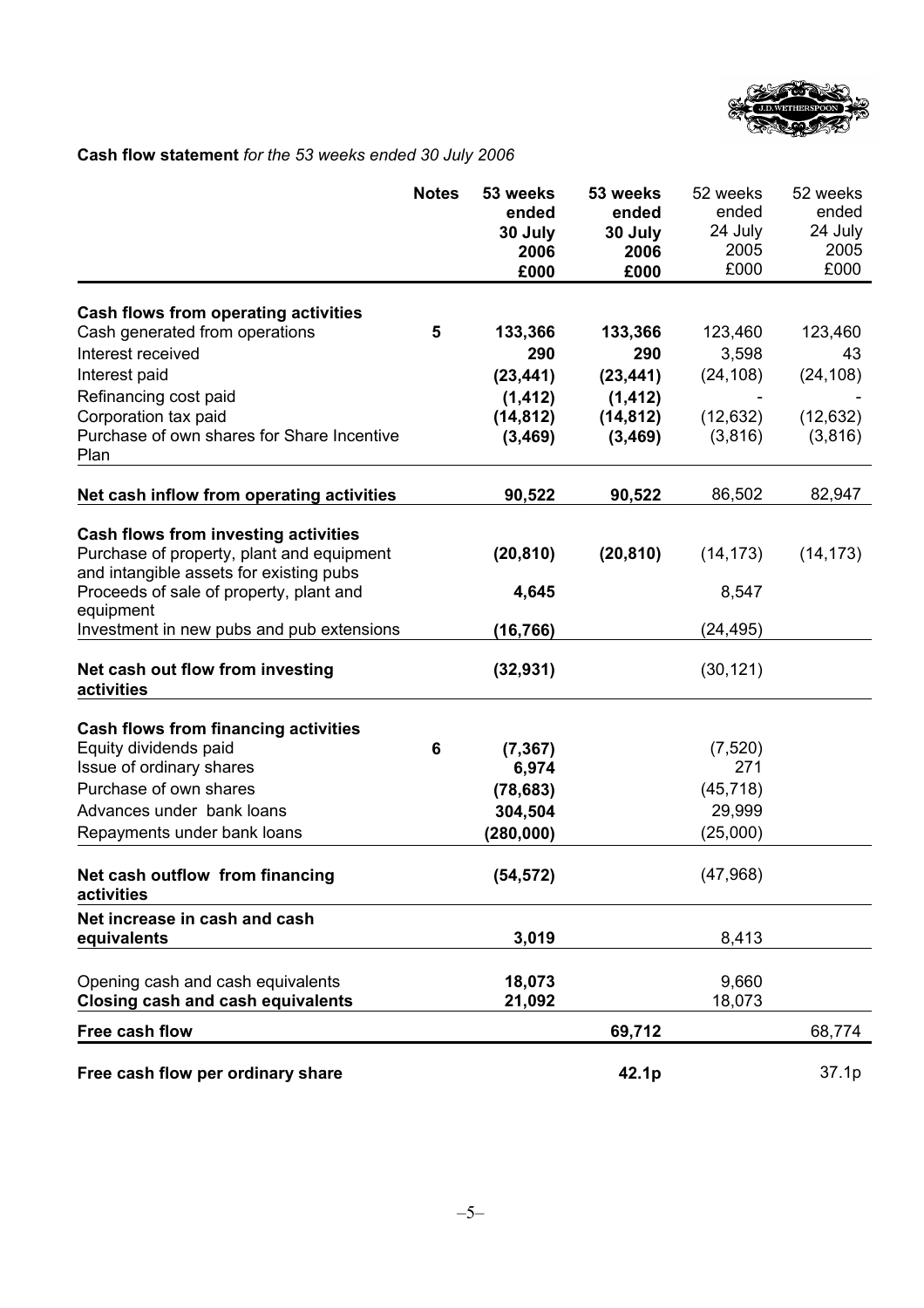

### **Balance sheet** as at 30 July 2006

|                                      | <b>Notes</b> | 30 July    | 24 July    |
|--------------------------------------|--------------|------------|------------|
|                                      |              | 2006       | 2005       |
|                                      |              | £000       | £000       |
| <b>Assets</b>                        |              |            |            |
| <b>Non-current assets</b>            |              |            |            |
| Property, plant and equipment        | 8            | 743,826    | 753,370    |
| Intangible assets                    |              | 2,858      | 3,156      |
| Other non-current assets             |              | 10,004     | 8,674      |
| <b>Total non-current assets</b>      |              | 756,688    | 765,200    |
|                                      |              |            |            |
| <b>Current Assets</b>                |              |            |            |
| Inventories                          |              | 13,688     | 12,777     |
| Trade and other receivables          | 9            | 10,027     | 12,195     |
| Cash and cash equivalents            |              | 21,092     | 18,073     |
| <b>Total current assets</b>          |              | 44,807     | 43,045     |
| <b>Assets held for sale</b>          |              | 2,431      | 1,691      |
| <b>Total Assets</b>                  |              | 803,926    | 809,936    |
|                                      |              |            |            |
| <b>Liabilities</b>                   |              |            |            |
| <b>Current Liabilities</b>           |              |            |            |
| Trade and other payables             | 10           | (118, 130) | (113, 158) |
| <b>Financial liabilities</b>         |              |            | (25,000)   |
| Current income tax liabilities       |              | (10, 809)  | (7, 556)   |
| <b>Total Current Liabilities</b>     |              | (128, 939) | (145, 714) |
|                                      |              |            |            |
| <b>Non-current Liabilities</b>       |              |            |            |
| <b>Financial liabilities</b>         | 11           | (368, 717) | (319, 518) |
| Other financial liability            |              |            | (7,700)    |
| Derivative financial instruments     |              | (15, 156)  |            |
| Deferred tax liabilities             | 3            | (82, 958)  | (83, 211)  |
| Provisions and other liabilities     |              | (6, 581)   | (7,048)    |
| <b>Total non-current liabilities</b> |              | (473, 412) | (417, 477) |
|                                      |              |            |            |
| <b>Net Assets</b>                    |              | 201,575    | 246,745    |
|                                      |              |            |            |
| <b>Shareholders Equity</b>           |              |            |            |
| Ordinary shares                      |              | 3,076      | 3,458      |
| Share premium account                |              | 135,532    | 128,607    |
| Capital redemption reserve           |              | 1,305      | 874        |
| Retained earnings                    |              | 61,662     | 113,806    |
| <b>Total shareholders' equity</b>    | 12           | 201,575    | 246,745    |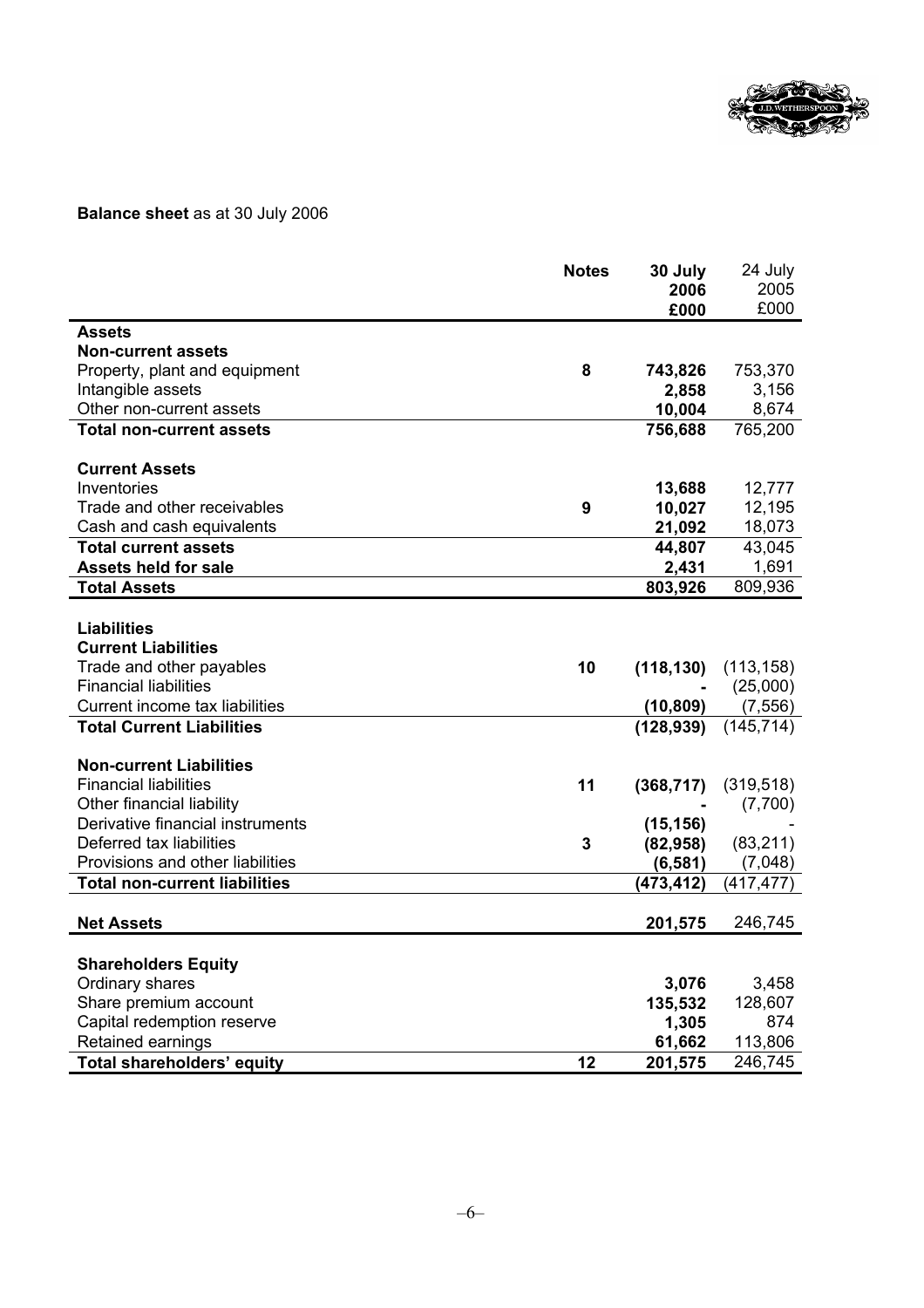

### **Notes to the accounts**

*for the 53 weeks ended 30 July 2006* 

The preliminary announcement for the 53 week period ended 30 July 2006 has been prepared in accordance with International Financial Reporting Standards as adopted by the European Union at 30 July 2006. Details of the accounting policies adopted in this preliminary announcement are set out within the investors section of the Company's website, www.jdwetherspoon.co.uk.

These preliminary statements do not constitute statutory accounts within the meaning of Section 240 of the Companies Act 1985. They have, however, been extracted from the statutory accounts for the period ended 30 July 2006 on which an unqualified report has been made by the company's auditors.

The 2005 statutory accounts have been filed with the Registrar of Companies. The 2006 statutory accounts will be sent to shareholders in October 2006 and will be filed with the Registrar of Companies following their adoption at the forthcoming Annual General Meeting.

### **2 Net finance costs**

|                                               | 53 weeks<br>ended<br>30 July 2006<br>£000 | 52 weeks<br>ended<br>24 July 2005<br>£000 |
|-----------------------------------------------|-------------------------------------------|-------------------------------------------|
| <b>Finance costs</b>                          |                                           |                                           |
| Interest payable on bank loans and overdrafts | 22,407                                    | 18,837                                    |
| Interest payable on US senior loan notes      | 2,769                                     | 5,724                                     |
| Amortisation of bank loan issue costs         | 176                                       |                                           |
| Finance costs                                 | 25,352                                    | 24,561                                    |
| Bank interest receivable                      | (124)                                     | (232)                                     |
| Total net finance cost                        | 25,228                                    | 24,329                                    |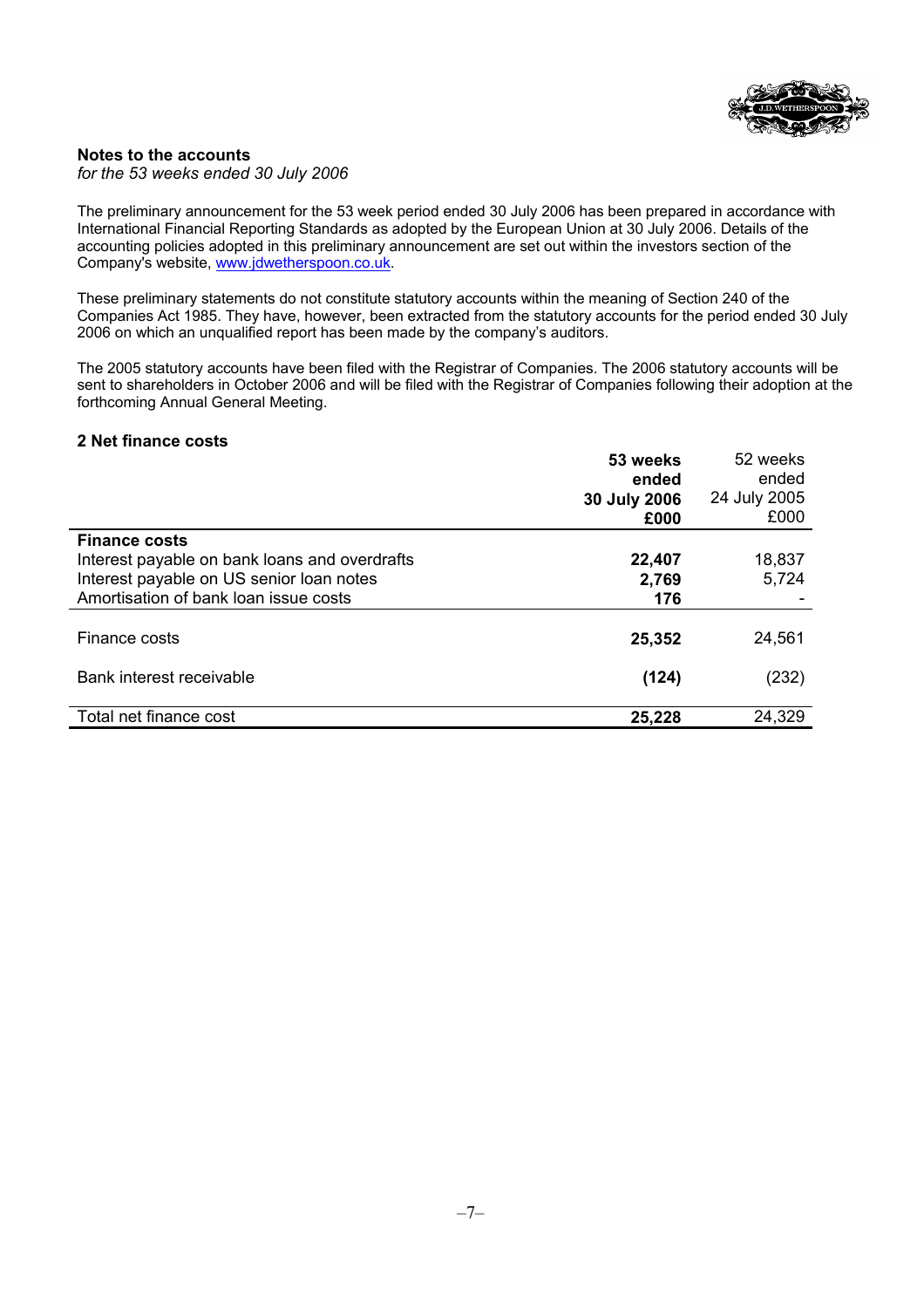

### **3 Taxation (a) Tax on profit on ordinary activities**

### **Tax charged in the income statement**

|                                                              | 53 weeks     | 52 weeks     |
|--------------------------------------------------------------|--------------|--------------|
|                                                              | ended        | ended        |
|                                                              | 30 July 2006 | 24 July 2005 |
|                                                              | £000         | £000         |
| Current income tax:                                          |              |              |
| Current income tax charge                                    | 18,065       | 14,270       |
| Current tax on exceptional items                             |              | (1, 150)     |
| Total current income tax                                     | 18,065       | 13,120       |
|                                                              |              |              |
| Deferred tax:                                                |              |              |
|                                                              |              |              |
| Origination and reversal of timing differences               | 422          | 1,517        |
| Movement arising on disposals (exceptional items)            |              | (770)        |
|                                                              |              |              |
| Total deferred tax                                           | 422          | 747          |
|                                                              |              |              |
| Tax charge in the income statement                           | 18,487       | 13,867       |
|                                                              |              |              |
| Tax relating to items charged or credited to equity          |              |              |
| Deferred tax:                                                |              |              |
| Tax charge on revaluation of cash flow hedges                | 1,462        |              |
| Tax charge in the statement of recognised income and expense | 1,462        |              |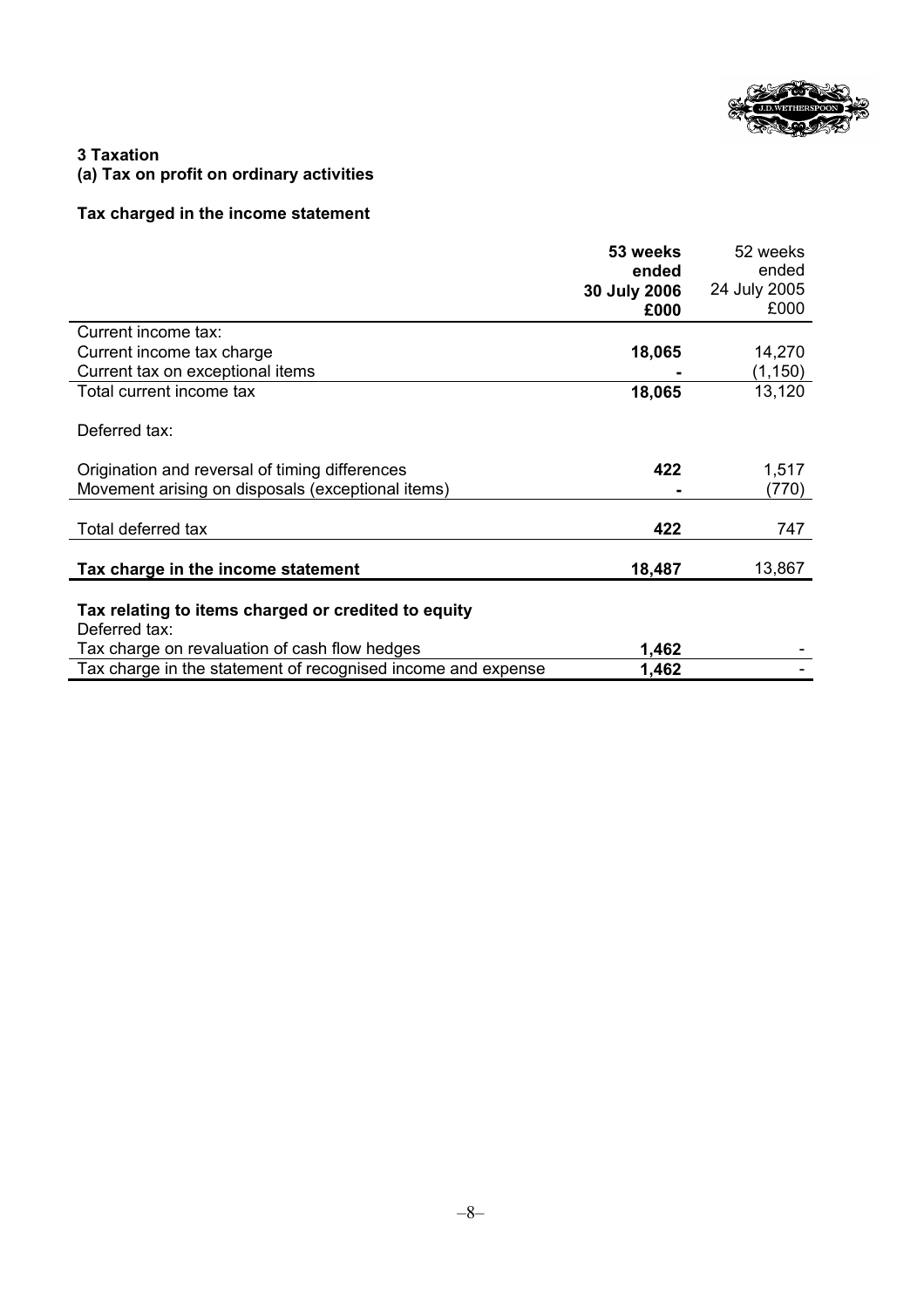

### **b) Reconciliation of the total tax charge**

The tax expense in the income statement for the year is more than the standard rate of corporation tax in the UK of 30% (2005: 30%). The differences are reconciled below.

|                                                                                                   | 53 weeks       | 52 weeks        |
|---------------------------------------------------------------------------------------------------|----------------|-----------------|
|                                                                                                   | ended          | ended           |
|                                                                                                   | 30 July 2006   | 24 July 2005    |
|                                                                                                   | £000           | £000            |
| Accounting profit before income tax                                                               | 58,388         | 39,797          |
| Accounting profit multiplied by the UK standard rate of corporation tax of<br>$30\%$ (2005 - 30%) | 17,516         | 11,939          |
| Abortive acquisition costs and disposals                                                          | 254            | 142             |
| Other disallowables                                                                               | 45             | 253             |
| Other allowable deductions                                                                        | (10)           | (18)            |
| Non qualifying depreciation                                                                       | 2,910          | 1,757           |
| Deduction for share options and SIPs                                                              | (2, 165)       | (901)           |
| Deferred tax on balance sheet only items                                                          | (63)           | 695             |
| Total tax expense reported in the income statement                                                | 18,487         | 13,867          |
| Deferred tax<br>c)                                                                                |                |                 |
| The deferred tax in the balance sheet is as follows:                                              | 2006           | 2005            |
|                                                                                                   | £000           | £000            |
| <b>Deferred tax liability</b>                                                                     |                |                 |
| Accelerated capital allowances                                                                    | 67,921         | 66,234          |
| Revaluation of land and buildings<br>Other timing differences                                     | 6,550<br>8,487 | 6,766<br>10,211 |
| Deferred tax liability                                                                            | 82,958         | 83,211          |
| Deferred tax asset                                                                                |                |                 |
|                                                                                                   | 885            | 1,560           |
| Capital losses carried forward<br>Deferred tax on items taken directly to equity                  | 2,145          |                 |

| Deferred tax in the income statement:          |         |       |
|------------------------------------------------|---------|-------|
| Accelerated capital allowances                 | 1.687   | 1,251 |
| Origination and reversal of timing differences | (1,940) | 140   |
| Capital losses carried forward                 | 675     | (644) |
| Deferred tax expense                           | 422     | 747   |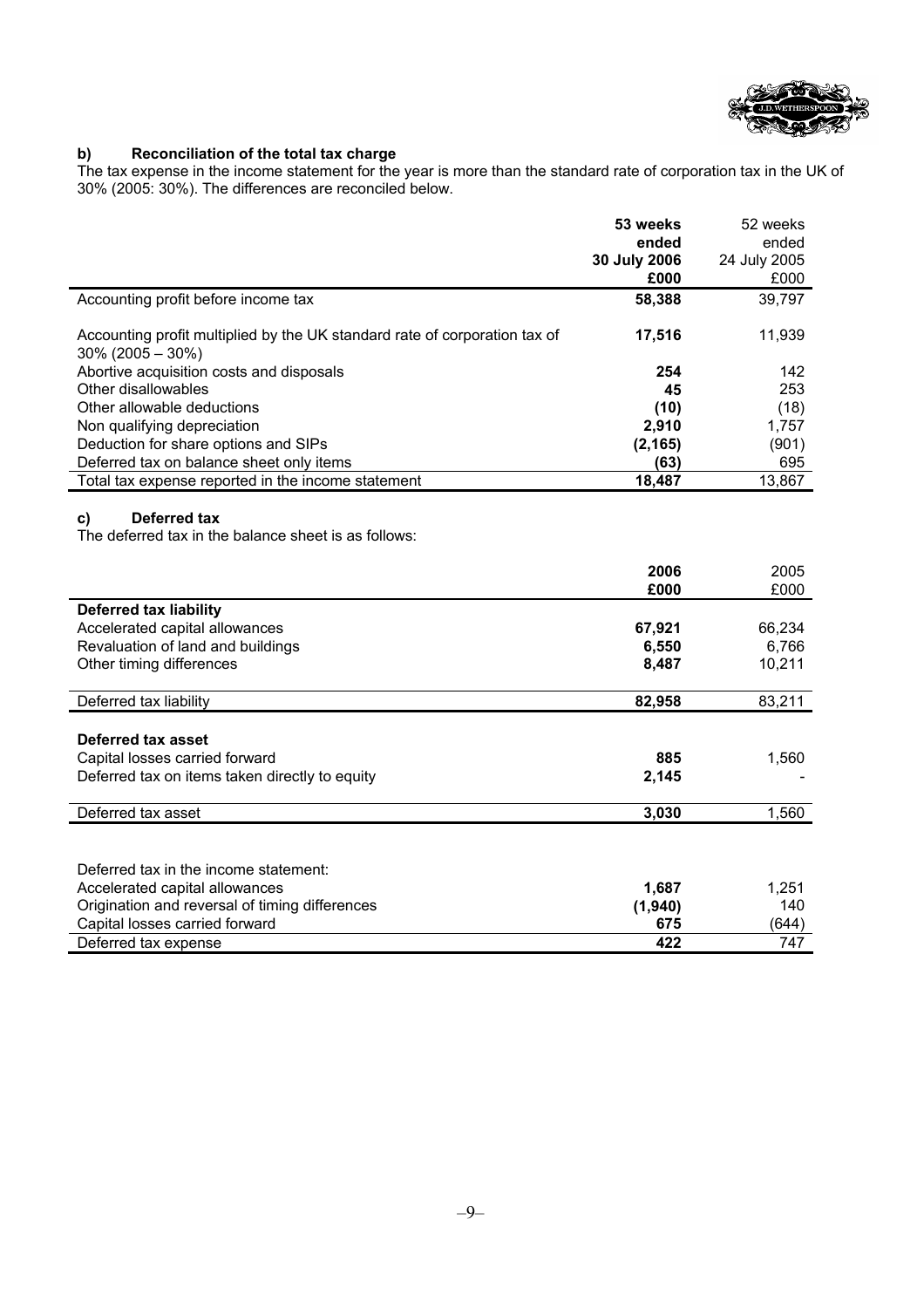

### **4 Earnings and cash flow per share**

Basic earnings per share has been calculated by dividing the profit attributable to equity holders of £39,901,000 (2005: £25,930,000) by the weighted average number of shares in issue during the year of 165,694,582 (2005: 185,524,467).

Diluted earnings per share has been calculated on a similar basis taking account of 545,980 (2005: 236,187) dilutive potential shares under option, giving a weighted average number of ordinary shares adjusted for the effect of dilution of 166,240,832 (2005: 185,760,654).

Adjusted earnings per share excludes the effect of exceptional items and is presented to show the underlying performance of the company on both a basic and dilutive basis.

| <b>Adjusted earnings</b><br>per share | <b>Earnings</b>                           |                                           | <b>Basic Earnings Per Share</b>        |                                        | <b>Diluted Earnings Per</b><br><b>Share</b> |                                        |
|---------------------------------------|-------------------------------------------|-------------------------------------------|----------------------------------------|----------------------------------------|---------------------------------------------|----------------------------------------|
|                                       | 53 weeks<br>ended<br>30 July 2006<br>£000 | 52 weeks<br>ended<br>24 July 2005<br>£000 | 53 weeks<br>ended<br>30 July 2006<br>p | 52 weeks<br>ended<br>24 July 2005<br>р | 53 weeks<br>ended<br>30 July<br>2006<br>р   | 52 weeks<br>ended<br>24 July 2005<br>p |
| Profit for the year<br>Exceptionals   | 39,901<br>$\blacksquare$                  | 25,930<br>5,460                           | 24.1                                   | 14.0<br>2.9                            | 24.0                                        | 14.0<br>2.9                            |
| Profit before<br>exceptionals         | 39,901                                    | 31,390                                    | 24.1                                   | 16.9                                   | 24.0                                        | 16.9                                   |

### **Cash flow per share**

The calculation of free cash flow per share is based on the net cash generated by business activities and available for investment in new pub developments and extensions to existing pubs, after funding interest, tax, all other reinvestment in pubs open at the start of the period and the purchase of own shares under the employee Share Incentive Plan ('free cash flow'). It is calculated before taking account of proceeds from property disposals and inflows and outflows of financing from outside sources, dividend payments and is based on the same number of shares in issue as that for the calculation of basic earnings per share.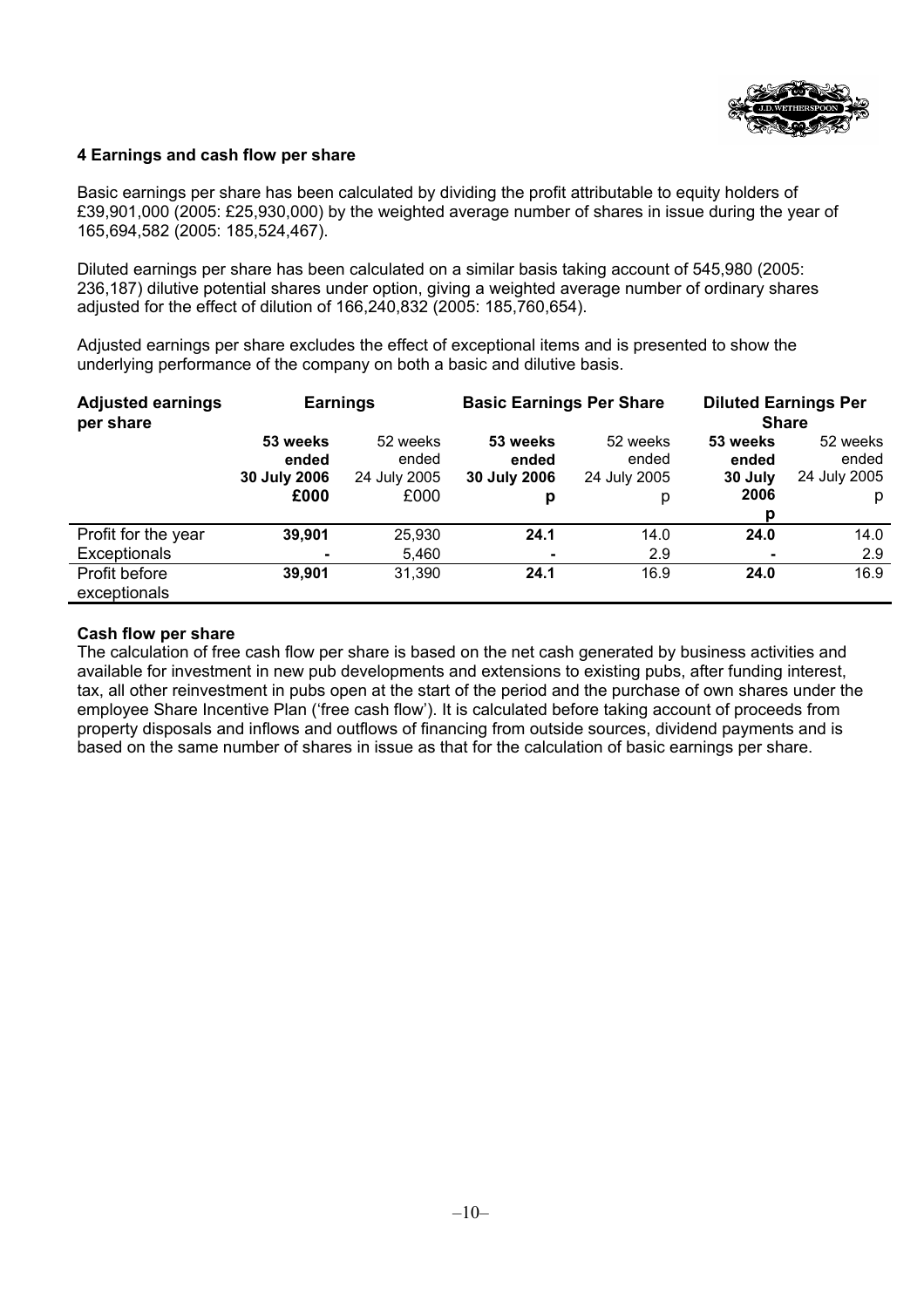

### **5 Cash generated from operations**

|                                                                     | 53 weeks | 52 weeks     |
|---------------------------------------------------------------------|----------|--------------|
|                                                                     | ended    | ended        |
|                                                                     | 30 July  | 24 July 2005 |
|                                                                     | 2006     | £000         |
|                                                                     | £000     |              |
| Profit attributable to shareholders                                 | 39,901   | 25,930       |
| Adjusted for:                                                       |          |              |
| Tax                                                                 | 18,487   | 13,867       |
| Amortisation of intangible assets                                   | 1,079    | 2,851        |
| Depreciation of Property, Plant and Equipment                       | 42,127   | 44,213       |
| Lease premium amortisation                                          | 187      | 192          |
| Distribution start up costs                                         |          | 2,984        |
| Restructuring costs                                                 |          | 859          |
| Impairment of Property, Plant and Equipment                         |          | 1,068        |
| Net loss on disposal and anticipated disposal of trading properties |          | 2,306        |
| Net loss on disposal and anticipated disposal of non-trading        |          | 163          |
| properties                                                          |          |              |
| Share based payments                                                | 2,480    | 985          |
| Interest income                                                     | (124)    | (232)        |
| Interest expense                                                    | 25,176   | 24,561       |
| Amortisation of bank loan issue costs                               | 176      |              |
|                                                                     | 129,489  | 119,747      |
| Change in inventories                                               | (911)    | (768)        |
| Change in receivables                                               | 2,003    | (247)        |
| Change in payables                                                  | 2,785    | 8,571        |
| Net cash inflow from operating activities pre exceptional           | 133,366  | 127,303      |
| Outflow related to exceptional items                                |          | (3, 843)     |
| Net cash inflow from operating activities                           | 133,366  | 123,460      |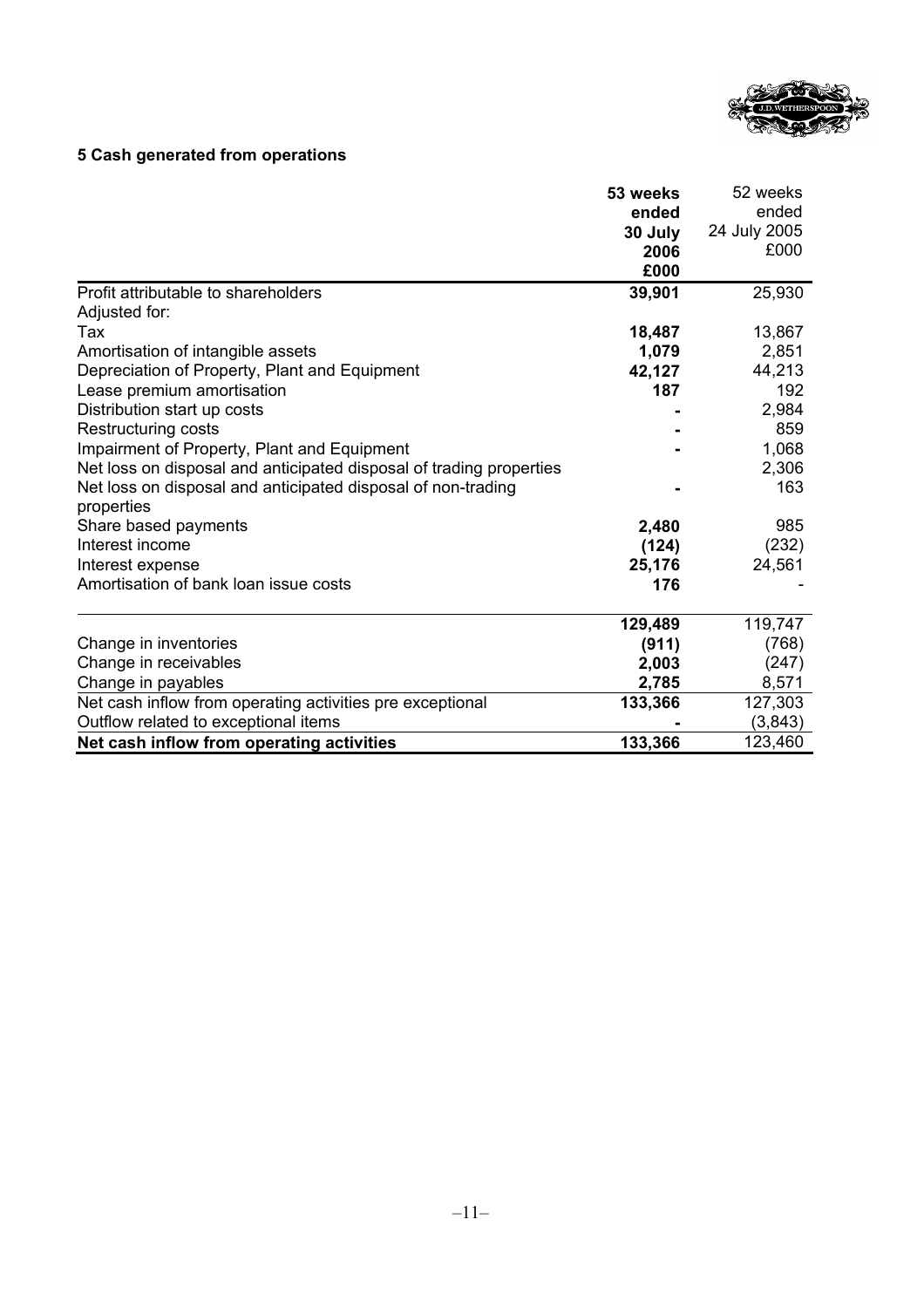

# **6 Dividends paid and proposed**

|                                                    | 53 weeks<br>ended<br>30 July 2006<br>£000 | 52 weeks<br>ended<br>24 July 2005<br>£000 |
|----------------------------------------------------|-------------------------------------------|-------------------------------------------|
| Declared and paid during the year:                 |                                           |                                           |
| Dividends on ordinary shares:                      |                                           |                                           |
| Final dividend for 2004/05: 2.82p (2003/04: 2.56p) | 4,749                                     | 4,839                                     |
| Interim for 2006: 1.6p (2005: 1.46p)               | 2,618                                     | 2,681                                     |
| Dividends paid                                     | 7,367                                     | 7,520                                     |
|                                                    |                                           |                                           |
| Proposed for approval by shareholders at the AGM:  |                                           |                                           |
| Final dividend for 2005/06: 3.1p (2004/05: 2.82p)  | 5,137                                     | 4,749                                     |

## **7 Analysis of changes in net debt**

|                                                       | At 25 July<br>2005<br>£000 | Cash flows<br>£000 | Non-cash<br>movement<br>£000 | At 30 July<br>2006<br>£000 |
|-------------------------------------------------------|----------------------------|--------------------|------------------------------|----------------------------|
| Cash at bank and in hand                              | 18,073                     | 3,019              |                              | 21,092                     |
| Debt due within one year                              | (25,000)                   |                    | 25,000                       |                            |
| Debt due after one year                               | (328, 843)                 | (24,504)           | (15, 370)                    | (368,717)                  |
| Derivative financial instrument -<br>fair value hedge | 1,625                      |                    | (9,630)                      | (8,005)                    |
|                                                       | (334, 145)                 | (21, 485)          |                              | (355, 630)                 |
| Derivative financial instrument -<br>cash flow hedge  | (12, 022)                  |                    | 4,871                        | (7, 151)                   |
|                                                       | (346,167)                  | (21, 485)          | 4,871                        | (362,781)                  |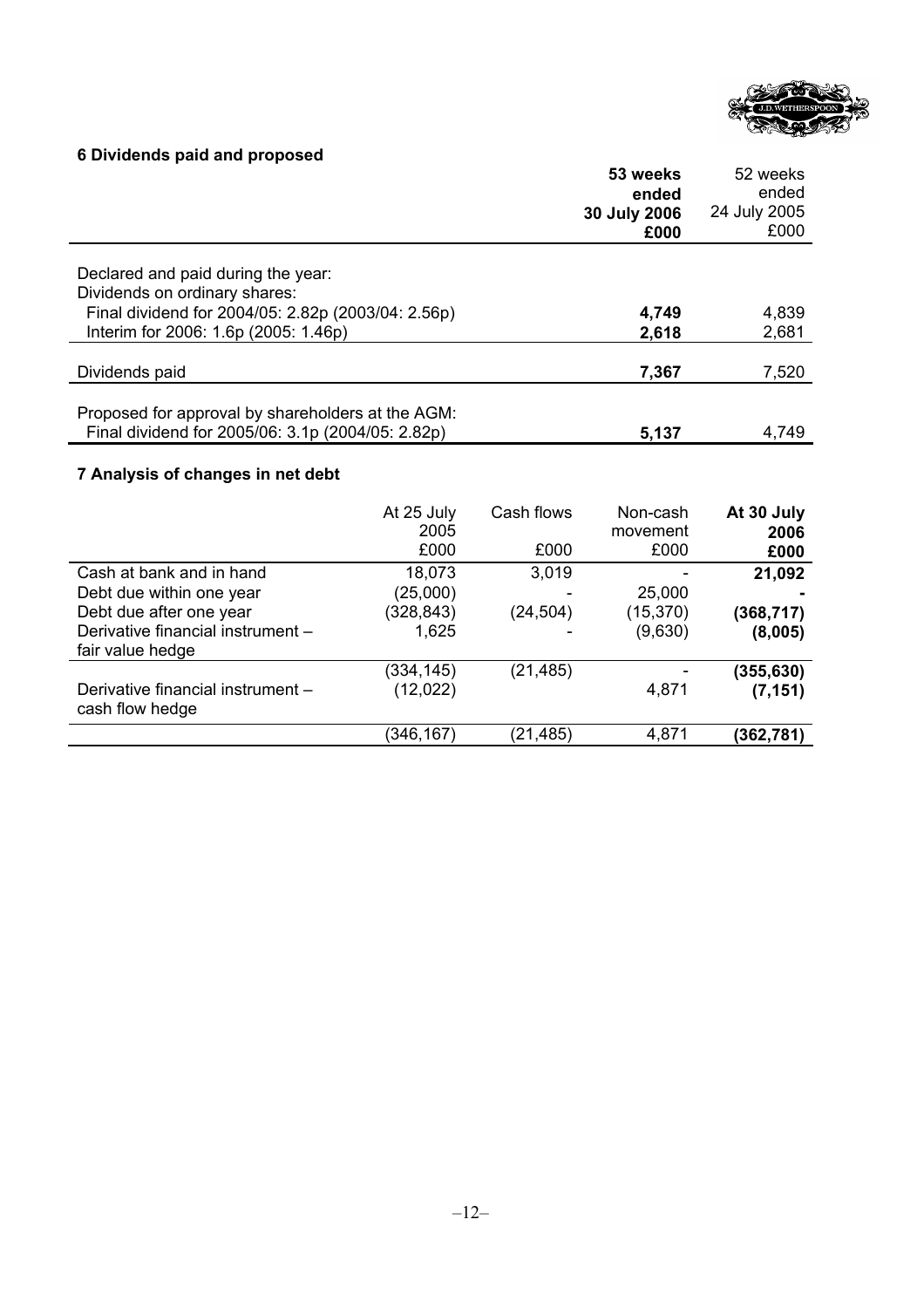

### **8 Property, Plant and Equipment**

|                                       | Freehold         | Short                    | Equipment,        | Expenditure     |                   |
|---------------------------------------|------------------|--------------------------|-------------------|-----------------|-------------------|
|                                       | and long         | leasehol                 | fixtures          | on              |                   |
|                                       | leasehol         | d                        | and fittings      | unopened        |                   |
|                                       | d                | property                 |                   | properties      | Total             |
|                                       | property         |                          | £000              | £000            | £000              |
|                                       | £000             | £000                     |                   |                 |                   |
|                                       |                  |                          |                   |                 |                   |
| Cost:                                 |                  |                          |                   |                 |                   |
| At 26 July 2004                       | 415,334          | 322,865                  | 217,215           | 17,993          | 973,407           |
| Reclassification                      | 8,182            | 1,103                    |                   | (9, 285)        |                   |
| <b>Additions</b>                      | 10,929           | 3,363                    | 14,493            | 3,349           | 32,134            |
| Transfer to assets available for sale | (1,073)          | (168)                    | (2,926)           |                 | (4, 167)          |
| <b>Disposals</b>                      | (1,066)          | $\overline{\phantom{a}}$ | (589)             | (472)           | (2, 127)          |
| At 24 July 2005<br>Additions          | 432,306<br>7,069 | 327,163<br>10,134        | 228,193<br>12,403 | 11,585<br>9,107 | 999,247<br>38,713 |
| Reclassification                      | 2,454            | 603                      | 5                 | (3,062)         |                   |
| Transfer to assets available for sale | (2,604)          | 144                      | (336)             |                 | (2,796)           |
| <b>Disposals</b>                      | (2,930)          | (1,441)                  |                   | (723)           | (8, 841)          |
|                                       |                  |                          | (3,747)           |                 |                   |
| At 30 July 2006                       | 436,295          | 336,603                  | 236,518           | 16,907          | 1,026,323         |
| Depreciation and impairment:          |                  |                          |                   |                 |                   |
| At 26 July 2004                       | 26,140           | 47,346                   | 127,799           |                 | 201,285           |
| Provided during the year              | 7,538            | 7,400                    | 29,275            |                 | 44,213            |
| Transfer to assets available for sale | (73)             | 874                      | (1, 445)          |                 | (644)             |
| Impairment loss                       |                  | 1,068                    |                   | 413             | 1,481             |
| Disposals                             | (78)             |                          | (380)             |                 | (458)             |
| At 24 July 2005                       | 33,527           | 56,688                   | 155,249           | 413             | 245,877           |
| Provided during the year              | 7,715            | 7,431                    | 26,981            | ÷,              | 42,127            |
| Transfer to assets available for sale | (109)            | 7                        | (422)             |                 | (524)             |
| Disposals                             | (209)            | (10)                     | (4,638)           | (126)           | (4,983)           |
| At 30 July 2006                       | 40,924           | 64,116                   | 177,170           | 287             | 282,497           |
|                                       |                  |                          |                   |                 |                   |
| Net book amount at 30 July 2006       | 395,371          | 272,487                  | 59,348            | 16,620          | 743,826           |
|                                       |                  |                          |                   |                 |                   |
| Net book amount at 24 July 2005       | 398,779          | 270,475                  | 72,944            | 11,172          | 753,370           |
|                                       |                  |                          |                   |                 |                   |
| Net book amount at 26 July 2004       | 389,194          | 275,519                  | 89,416            | 17,993          | 772,122           |
| 9 Trade and other receivables         |                  |                          |                   |                 |                   |
|                                       |                  |                          |                   |                 |                   |
|                                       |                  |                          |                   | 2006            | 2005              |

|                                     | £000   | £000   |
|-------------------------------------|--------|--------|
|                                     |        |        |
| Amounts falling due within one year |        |        |
| Other debtors                       | 3,327  | 2,666  |
| Prepayments and accrued income      | 6,700  | 9,529  |
|                                     | 10,027 | 12,195 |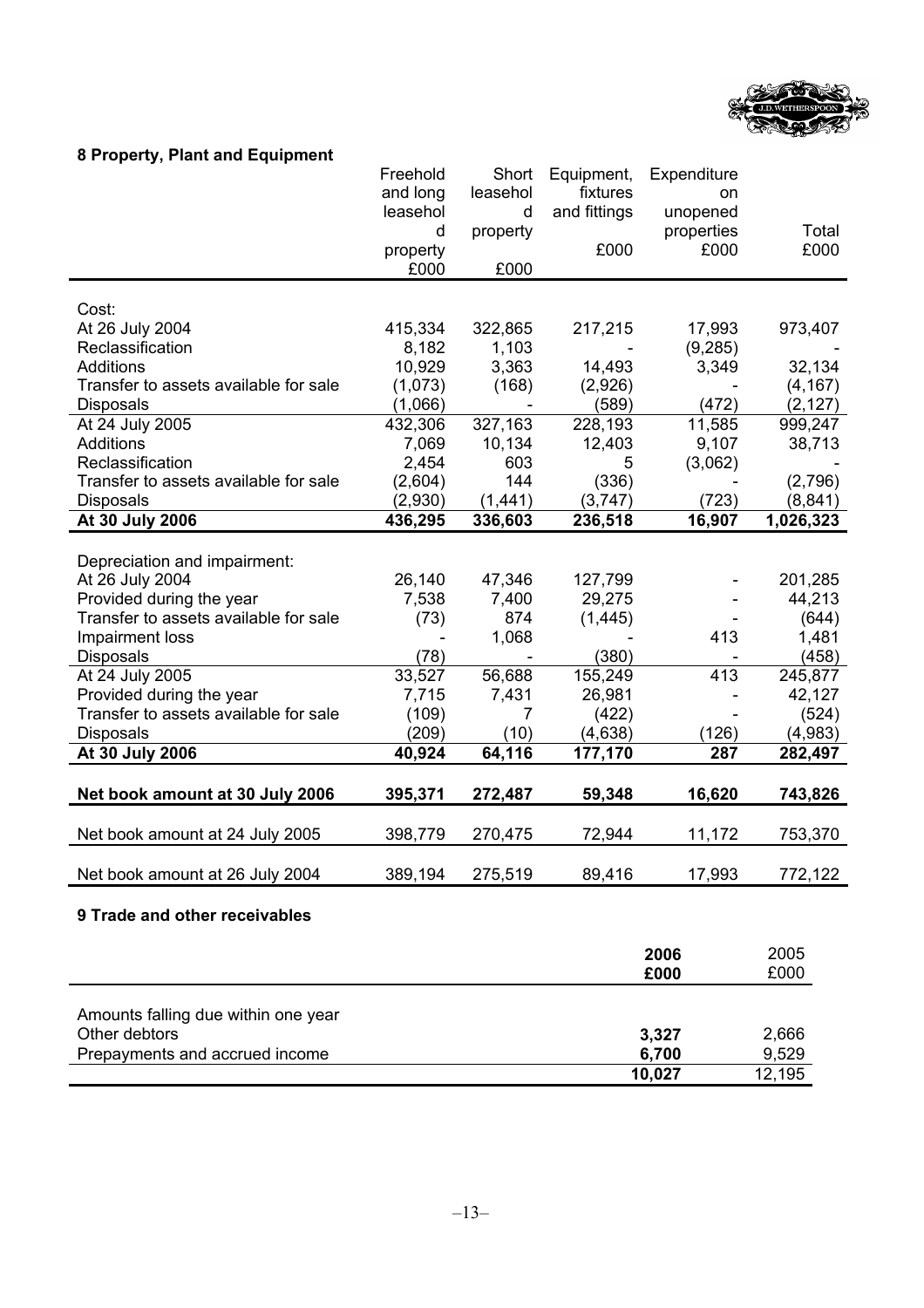

### **10 Trade and other payables**

|                                         | 2006    | 2005    |
|-----------------------------------------|---------|---------|
|                                         | £000    | £000    |
|                                         |         |         |
| Trade creditors                         | 57,637  | 54,025  |
| Other creditors                         | 6,569   | 5,493   |
| Other tax and social security           | 22,373  | 22,224  |
| Accruals and deferred income            | 31,551  | 31,416  |
|                                         | 118,130 | 113,158 |
|                                         |         |         |
| <b>11 Financial liabilities</b>         |         |         |
|                                         |         |         |
|                                         | 2006    | 2005    |
|                                         | £000    | £000    |
| <b>Current</b>                          |         |         |
| Short term borrowings                   |         | 25,000  |
|                                         |         | 25,000  |
|                                         |         |         |
|                                         |         |         |
| <b>Bank loans</b>                       |         |         |
| Variable rate facility 2005             |         | 240,000 |
| Variable rate facility 2010             | 289,503 |         |
| US\$ 140,000,000 senior loan notes 2009 | 79,214  | 79,518  |
|                                         | 368,717 | 319,518 |